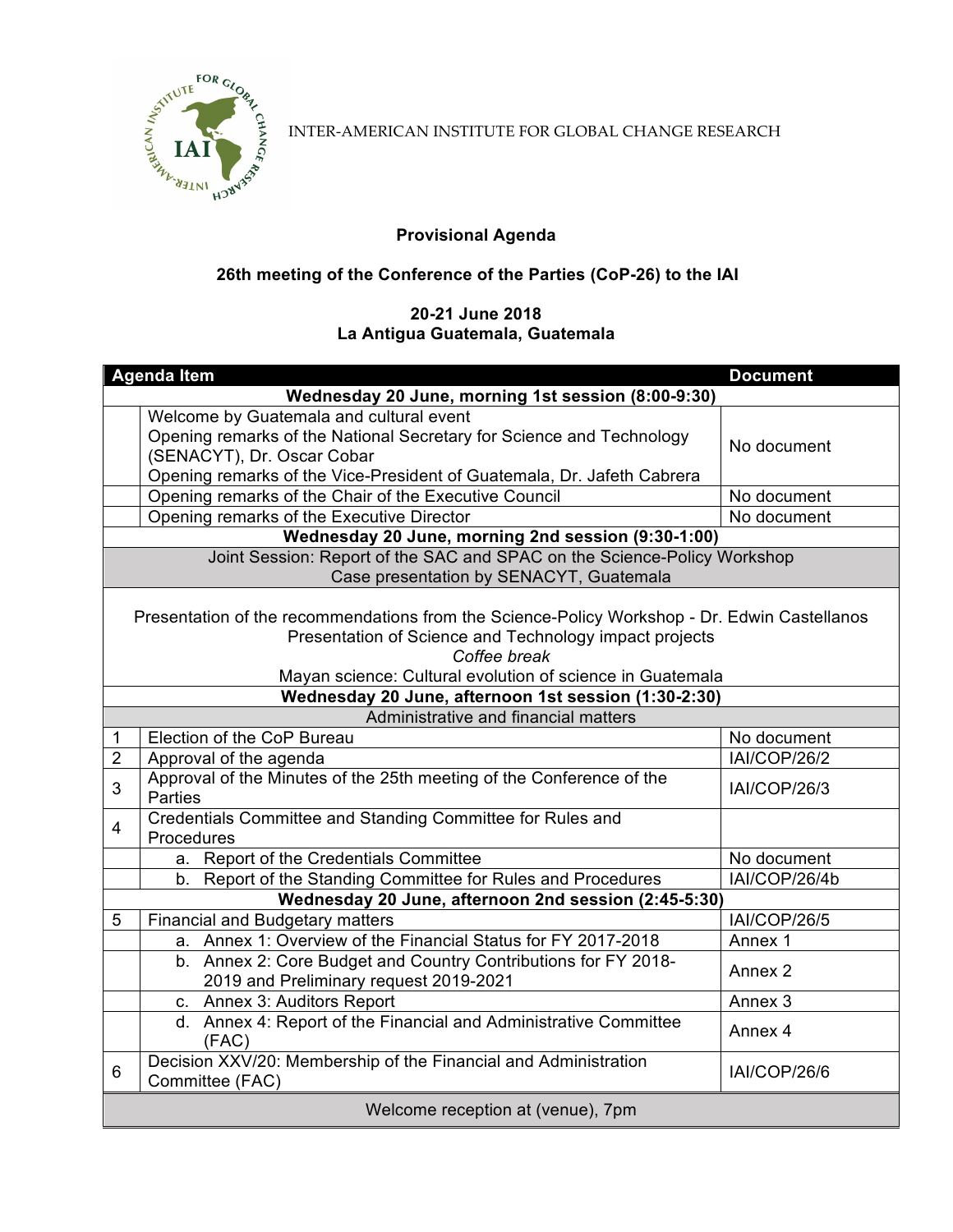|                          | <b>Agenda Item</b>                                                                                                    | <b>Document</b>                            |  |  |  |
|--------------------------|-----------------------------------------------------------------------------------------------------------------------|--------------------------------------------|--|--|--|
|                          | Thursday 21 June, morning 1st session (9:00-10:15)                                                                    |                                            |  |  |  |
| <b>Executive Council</b> |                                                                                                                       |                                            |  |  |  |
|                          | Report from the Executive Council                                                                                     |                                            |  |  |  |
| $\overline{7}$           | a. EC activities, actions and decisions                                                                               | IAI/COP/26/7                               |  |  |  |
|                          | b. Issues from the 45th meeting of the EC                                                                             |                                            |  |  |  |
|                          | Thursday 21 June, morning 2nd session (10:30-12:00)                                                                   |                                            |  |  |  |
|                          | The Scientific Advisory Committee (SAC) and the Science Policy Advisory Committee (SPAC)                              |                                            |  |  |  |
| 8                        | Report of the SAC                                                                                                     | <b>IAI/COP/26/8</b>                        |  |  |  |
| 9                        | Report of the SPAC                                                                                                    | <b>IAI/COP/26/9</b>                        |  |  |  |
|                          | a. Decision XXV/19: Joint SAC, SPAC and EC-CoP meetings                                                               | IAI/COP/26/9a                              |  |  |  |
|                          | Report of the Committee to recommend candidates for the election of SAC                                               |                                            |  |  |  |
| 10                       | members                                                                                                               | No document                                |  |  |  |
|                          | Report of the committee to recommend candidates for the election of                                                   |                                            |  |  |  |
| 11                       | <b>SPAC</b> members                                                                                                   | No document                                |  |  |  |
|                          | Thursday 21 June, afternoon 1st session (1:00-3:45)                                                                   |                                            |  |  |  |
|                          | Ad hoc committee reports (1:00-1:45)                                                                                  |                                            |  |  |  |
| 12                       | Ad hoc committee report on Decision XXV/25: Enhancing activity of IAI                                                 |                                            |  |  |  |
|                          | <b>Member Country representatives</b>                                                                                 | <b>IAI/COP/26/12</b>                       |  |  |  |
|                          |                                                                                                                       | IAI/COP/26/12a                             |  |  |  |
|                          | a. Article XI: Associates of the Institute (Rede Clima)                                                               | document submitted by                      |  |  |  |
|                          |                                                                                                                       | <b>Brazil</b>                              |  |  |  |
|                          | b. Article XI: Associates of the Institute (AAAS)                                                                     | IAI/COP/26/12b                             |  |  |  |
|                          |                                                                                                                       | document submitted by<br>the United States |  |  |  |
|                          |                                                                                                                       | <b>IAI/COP/26/12c</b>                      |  |  |  |
|                          | c. Article XI: Associates of the Institute (Future Earth)                                                             | document submitted by                      |  |  |  |
|                          |                                                                                                                       | the United States                          |  |  |  |
|                          |                                                                                                                       | <b>IAI/COP/26/13</b>                       |  |  |  |
| 13                       | Decision XXV/30: Implementation of the IAI Tripartite Structure of the IAI                                            | document submitted by                      |  |  |  |
|                          | Report of the IAI Directorate (1:45-3:30)                                                                             | the United States                          |  |  |  |
| 14                       | Science report                                                                                                        | <b>IAI/COP/26/14</b>                       |  |  |  |
| 15                       | Capacity building report                                                                                              | <b>IAI/COP/26/15</b>                       |  |  |  |
| 16                       | Global outreach and cooperation                                                                                       | IAI/COP/26/16                              |  |  |  |
| 17                       | Science-Policy                                                                                                        | <b>IAI/COP/26/17</b>                       |  |  |  |
| 18                       | Communications and outreach                                                                                           |                                            |  |  |  |
|                          |                                                                                                                       | IAI/COP/26/18a                             |  |  |  |
|                          | a. Decision XXV/23: IAI long-term communication strategy and plan<br>b. Decision XXV/26: Outreach brochure of the IAI | IAI/COP/26/18b                             |  |  |  |
|                          |                                                                                                                       |                                            |  |  |  |
|                          | c. Decision XXV/28: Augmenting science communication capacities<br>in IAI research projects                           | IAI/COP/26/18c                             |  |  |  |
|                          | Decision XXV/29: 25 <sup>th</sup> anniversary publication<br>d.                                                       | IAI/COP/26/18d                             |  |  |  |
| 19                       | Fundraising                                                                                                           |                                            |  |  |  |
|                          | a. Decision XXV/24: IAI long-term funding strategy                                                                    | IAI/COP/26/19a                             |  |  |  |
|                          |                                                                                                                       |                                            |  |  |  |
|                          | b. Decision XXV/27: Participation in the Belmont Forum Americas                                                       | IAI/COP/26/19b                             |  |  |  |
|                          | <b>Information Days</b>                                                                                               |                                            |  |  |  |